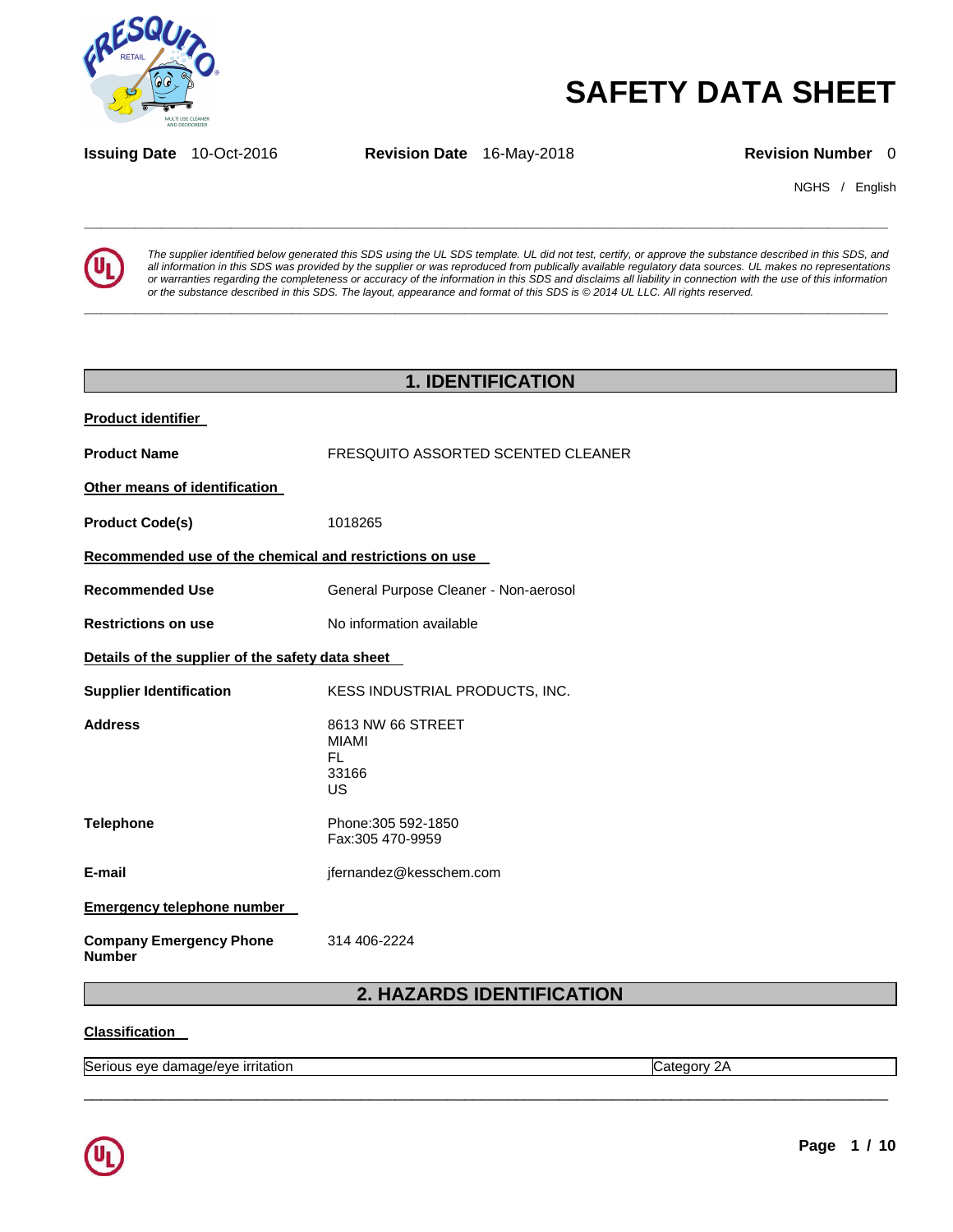\_\_\_\_\_\_\_\_\_\_\_\_\_\_\_\_\_\_\_\_\_\_\_\_\_\_\_\_\_\_\_\_\_\_\_\_\_\_\_\_\_\_\_\_\_\_\_\_\_\_\_\_\_\_\_\_\_\_\_\_\_\_\_\_\_\_\_\_\_\_\_\_\_\_\_\_\_\_\_\_\_\_\_\_\_\_\_\_\_\_\_\_\_

**Appearance** Blue **Physical state** Liquid **Odor** Multiple Fragrances

**GHS Label elements, including precautionary statements** 

**Warning** 

**Hazard statements**  Causes serious eye irritation



**Precautionary Statements - Prevention** Wash face, hands and any exposed skin thoroughly after handling Wear eye protection/ face protection **Precautionary Statements - Response**

#### **Eyes**

IF IN EYES: Rinse cautiously with water for several minutes. Remove contact lenses, if present and easy to do. Continue rinsing If eye irritation persists: Get medical advice/attention

#### **Other information**

May be harmful if swallowed. Causes mild skin irritation.

#### **Unknown acute toxicity** 3.0417 % of the mixture consists of ingredient(s) of unknown toxicity

0 % of the mixture consists of ingredient(s) of unknown acute oral toxicity

1.0663 % of the mixture consists of ingredient(s) of unknown acute dermal toxicity

3.0417 % of the mixture consists of ingredient(s) of unknown acute inhalation toxicity (gas)

3.0417 % of the mixture consists of ingredient(s) of unknown acute inhalation toxicity (vapor)

1.0663 % of the mixture consists of ingredient(s) of unknown acute inhalation toxicity (dust/mist)

#### **3. COMPOSITION/INFORMATION ON INGREDIENTS**

#### **Substance**

Not applicable.

#### **Mixture**

| Chemical name | CAS No. | Weight-% | <b>Hazardous Material</b> | Date HMIRA filed and   |
|---------------|---------|----------|---------------------------|------------------------|
|               |         |          | Information Review Act    | date exemption granted |
|               |         |          | registry number (HMIRA).  | (if applicable)        |

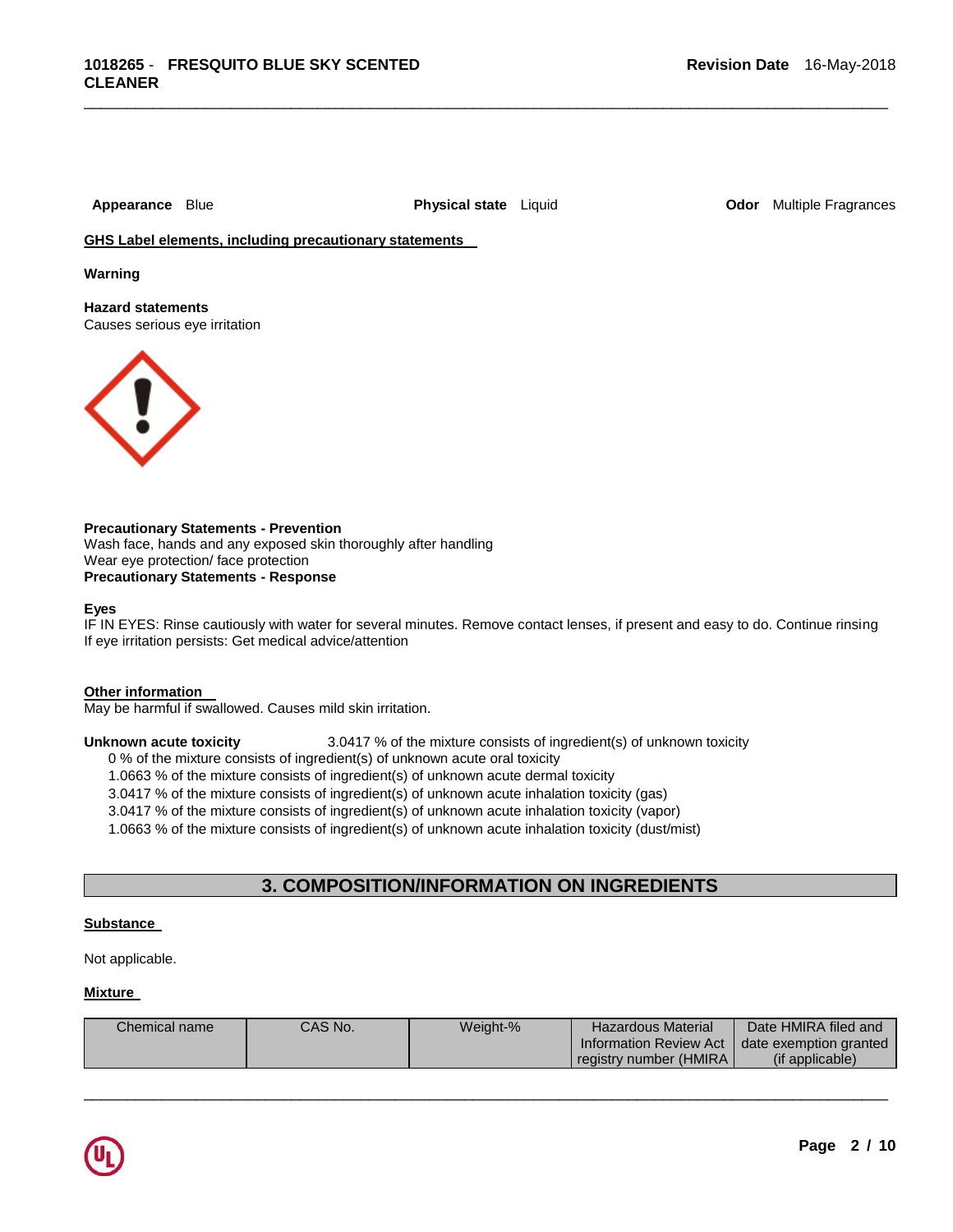|                              |                        |       | registry<br>$\pi$ . |  |
|------------------------------|------------------------|-------|---------------------|--|
| Isopropyl alcohol            | $7 - 63 - 0$<br>$\sim$ | .9754 |                     |  |
| $C9-1$<br>Alcohol ethoxylate | 68439-46-3             | .0663 |                     |  |

\_\_\_\_\_\_\_\_\_\_\_\_\_\_\_\_\_\_\_\_\_\_\_\_\_\_\_\_\_\_\_\_\_\_\_\_\_\_\_\_\_\_\_\_\_\_\_\_\_\_\_\_\_\_\_\_\_\_\_\_\_\_\_\_\_\_\_\_\_\_\_\_\_\_\_\_\_\_\_\_\_\_\_\_\_\_\_\_\_\_\_\_\_

## **4. FIRST AID MEASURES**

| <b>First aid measures</b>                                   |                                                                                                                                                                                                                                                                                              |  |  |
|-------------------------------------------------------------|----------------------------------------------------------------------------------------------------------------------------------------------------------------------------------------------------------------------------------------------------------------------------------------------|--|--|
| <b>General advice</b><br><b>Inhalation</b>                  | Show this safety data sheet to the doctor in attendance.<br>Remove to fresh air.                                                                                                                                                                                                             |  |  |
| Eye contact                                                 | Rinse immediately with plenty of water, also under the eyelids, for at least 15 minutes.<br>Remove contact lenses, if present and easy to do. Continue rinsing. Keep eye wide open<br>while rinsing. Do not rub affected area. Get medical attention if irritation develops and<br>persists. |  |  |
| <b>Skin contact</b>                                         | Wash skin with soap and water.                                                                                                                                                                                                                                                               |  |  |
| Ingestion                                                   | Clean mouth with water and drink afterwards plenty of water. Never give anything by mouth<br>to an unconscious person. Do NOT induce vomiting. Call a physician.                                                                                                                             |  |  |
| Self-protection of the first aider                          | Avoid contact with skin, eyes or clothing. Wear personal protective clothing (see section 8).                                                                                                                                                                                                |  |  |
| Most important symptoms and effects, both acute and delayed |                                                                                                                                                                                                                                                                                              |  |  |
| <b>Symptoms</b>                                             | Burning sensation.                                                                                                                                                                                                                                                                           |  |  |
|                                                             | Indication of any immediate medical attention and special treatment needed                                                                                                                                                                                                                   |  |  |
| Note to physicians                                          | Treat symptomatically.                                                                                                                                                                                                                                                                       |  |  |
|                                                             | <b>5. FIRE-FIGHTING MEASURES</b>                                                                                                                                                                                                                                                             |  |  |
| <b>Suitable Extinguishing Media</b>                         | Use extinguishing measures that are appropriate to local circumstances and the<br>surrounding environment.                                                                                                                                                                                   |  |  |
| <b>Large Fire</b>                                           | CAUTION: Use of water spray when fighting fire may be inefficient.                                                                                                                                                                                                                           |  |  |

| Unsuitable extinguishing media | Do not scatter spilled material with high pressure water streams. |
|--------------------------------|-------------------------------------------------------------------|
|--------------------------------|-------------------------------------------------------------------|

| Specific hazards arising from the<br>chemical                                                                    | No information available.                                                                                                             |
|------------------------------------------------------------------------------------------------------------------|---------------------------------------------------------------------------------------------------------------------------------------|
| <b>Hazardous Combustion Products</b>                                                                             | Carbon oxides.                                                                                                                        |
| <b>Explosion Data</b><br><b>Sensitivity to Mechanical Impact None.</b><br><b>Sensitivity to Static Discharge</b> | None.                                                                                                                                 |
| Special protective equipment for<br>fire-fighters                                                                | Firefighters should wear self-contained breathing apparatus and full firefighting turnout<br>gear. Use personal protection equipment. |

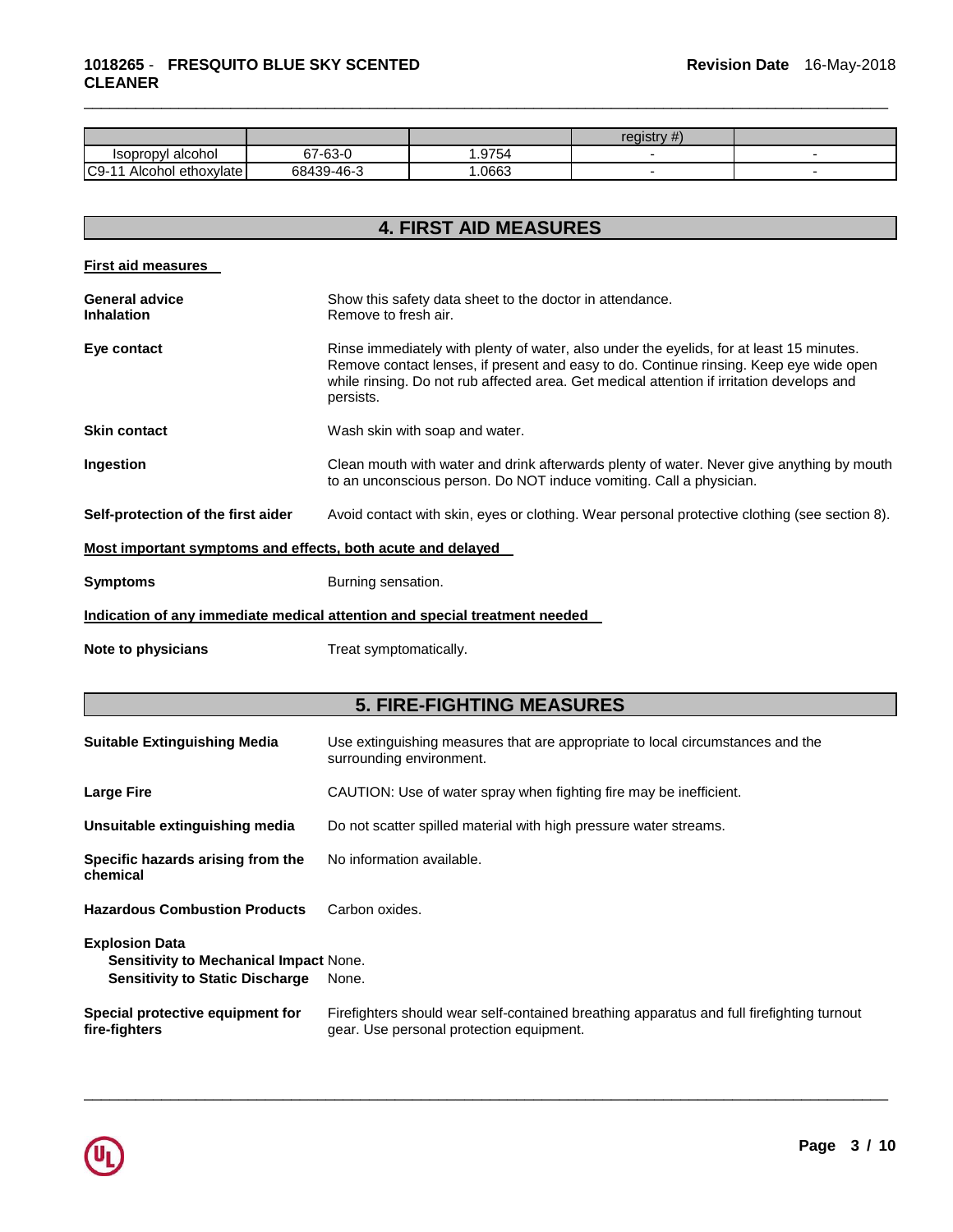#### **6. ACCIDENTAL RELEASE MEASURES**

\_\_\_\_\_\_\_\_\_\_\_\_\_\_\_\_\_\_\_\_\_\_\_\_\_\_\_\_\_\_\_\_\_\_\_\_\_\_\_\_\_\_\_\_\_\_\_\_\_\_\_\_\_\_\_\_\_\_\_\_\_\_\_\_\_\_\_\_\_\_\_\_\_\_\_\_\_\_\_\_\_\_\_\_\_\_\_\_\_\_\_\_\_

**Personal precautions, protective equipment and emergency procedures** 

| <b>Personal precautions</b>                                                          | Avoid contact with skin, eyes or clothing. Use personal protective equipment as required.              |  |
|--------------------------------------------------------------------------------------|--------------------------------------------------------------------------------------------------------|--|
| <b>Other Information</b><br>Refer to protective measures listed in Sections 7 and 8. |                                                                                                        |  |
| Methods and material for containment and cleaning up                                 |                                                                                                        |  |
| <b>Methods for containment</b>                                                       | Prevent further leakage or spillage if safe to do so.                                                  |  |
| Methods for cleaning up                                                              | Dam up. Soak up with inert absorbent material. Pick up and transfer to properly labeled<br>containers. |  |

#### **7. HANDLING AND STORAGE**

**Precautions for safe handling** 

**Advice on safe handling** Handle in accordance with good industrial hygiene and safety practice. Avoid contact with skin, eyes or clothing. Do not eat, drink or smoke when using this product.

#### **Conditions for safe storage, including any incompatibilities**

**Storage Conditions Keep containers tightly closed in a dry, cool and well-ventilated place.** 

### **8. EXPOSURE CONTROLS/PERSONAL PROTECTION**

#### **Control parameters**

#### **Exposure Limits** .

| Chemical name     |  | <b>ACGIH TLV</b>            |              | <b>OSHA PEL</b>            |                                       | <b>NIOSH IDLH</b>          |                              |         |
|-------------------|--|-----------------------------|--------------|----------------------------|---------------------------------------|----------------------------|------------------------------|---------|
| Isopropyl alcohol |  | STEL: 400 ppm               |              | TWA: 400 ppm               |                                       |                            | IDLH: 2000 ppm               | 10% LEL |
| 67-63-0           |  | TWA: 200 ppm                |              | TWA: 980 mg/m <sup>3</sup> |                                       | TWA: 980 mg/m <sup>3</sup> |                              |         |
|                   |  |                             |              | (vacated) TWA: 400 ppm     |                                       |                            | TWA: 400 ppm                 |         |
|                   |  |                             |              |                            | (vacated) TWA: 980 mg/m <sup>3</sup>  |                            | STEL: 500 ppm                |         |
|                   |  |                             |              | (vacated) STEL: 500 ppm    |                                       |                            | STEL: 1225 mg/m <sup>3</sup> |         |
|                   |  |                             |              |                            | (vacated) STEL: $1225 \text{ mg/m}^3$ |                            |                              |         |
| Chemical name     |  | Alberta                     |              | <b>British Columbia</b>    | <b>Ontario TWAEV</b>                  |                            | Quebec                       |         |
| Isopropyl alcohol |  | TWA: 200 ppm                | TWA: 200 ppm |                            | TWA: 200 ppm                          |                            | TWA: 400 ppm                 |         |
| 67-63-0           |  | TWA: 492 mg/m <sup>3</sup>  |              | STEL: 400 ppm              | STEL: 400 ppm                         |                            | TWA: 985 mg/m <sup>3</sup>   |         |
|                   |  | STEL: 400 ppm               |              |                            |                                       |                            | STEL: 500 ppm                |         |
|                   |  | STEL: 984 mg/m <sup>3</sup> |              |                            |                                       |                            | STEL: 1230 mg/m <sup>3</sup> |         |

\_\_\_\_\_\_\_\_\_\_\_\_\_\_\_\_\_\_\_\_\_\_\_\_\_\_\_\_\_\_\_\_\_\_\_\_\_\_\_\_\_\_\_\_\_\_\_\_\_\_\_\_\_\_\_\_\_\_\_\_\_\_\_\_\_\_\_\_\_\_\_\_\_\_\_\_\_\_\_\_\_\_\_\_\_\_\_\_\_\_\_\_\_

**Other Exposure Guidelines** Vacated limits revoked by the Court of Appeals decision in AFL-CIO v. OSHA, 965 F.2d 962 (11th Cir., 1992).

#### **Appropriate engineering controls**

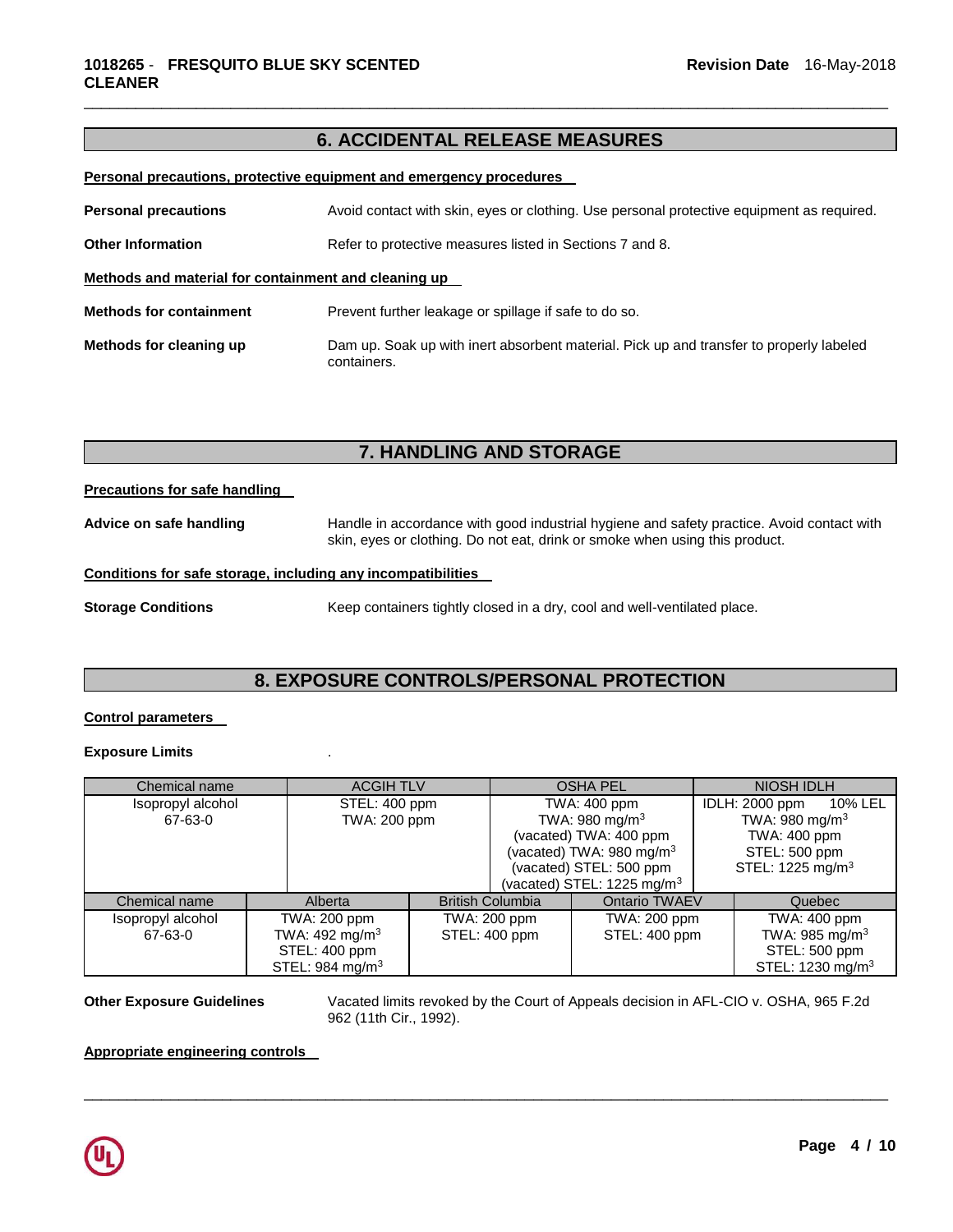| <b>Engineering controls</b>           | <b>Showers</b><br>Eyewash stations<br>Ventilation systems.                                                                                                                                                                |
|---------------------------------------|---------------------------------------------------------------------------------------------------------------------------------------------------------------------------------------------------------------------------|
|                                       | Individual protection measures, such as personal protective equipment                                                                                                                                                     |
| <b>Eye/face protection</b>            | If splashes are likely to occur, wear safety glasses with side-shields.                                                                                                                                                   |
| <b>Hand protection</b>                | Wear suitable gloves.                                                                                                                                                                                                     |
| Skin and body protection              | Wear suitable protective clothing.                                                                                                                                                                                        |
| <b>Respiratory protection</b>         | No protective equipment is needed under normal use conditions. If exposure limits are<br>exceeded or irritation is experienced, ventilation and evacuation may be required.                                               |
| <b>General hygiene considerations</b> | Handle in accordance with good industrial hygiene and safety practice. Avoid contact with<br>skin, eyes or clothing. Wear suitable gloves and eye/face protection. Do not eat, drink or<br>smoke when using this product. |

\_\_\_\_\_\_\_\_\_\_\_\_\_\_\_\_\_\_\_\_\_\_\_\_\_\_\_\_\_\_\_\_\_\_\_\_\_\_\_\_\_\_\_\_\_\_\_\_\_\_\_\_\_\_\_\_\_\_\_\_\_\_\_\_\_\_\_\_\_\_\_\_\_\_\_\_\_\_\_\_\_\_\_\_\_\_\_\_\_\_\_\_\_

### **9. PHYSICAL AND CHEMICAL PROPERTIES**

\_\_\_\_\_\_\_\_\_\_\_\_\_\_\_\_\_\_\_\_\_\_\_\_\_\_\_\_\_\_\_\_\_\_\_\_\_\_\_\_\_\_\_\_\_\_\_\_\_\_\_\_\_\_\_\_\_\_\_\_\_\_\_\_\_\_\_\_\_\_\_\_\_\_\_\_\_\_\_\_\_\_\_\_\_\_\_\_\_\_\_\_\_

#### **Physical and Chemical Properties**

| <b>Physical state</b> |  |
|-----------------------|--|
| Appearance            |  |
| Odor                  |  |
| Color                 |  |
| <b>Odor Threshold</b> |  |

Liquid **Blue Odor** Multiple Fragrances No information available Not applicable

| Property                                                | Values                   | Remarks<br>Method |
|---------------------------------------------------------|--------------------------|-------------------|
| рH                                                      | 5.5                      |                   |
| <b>Melting / freezing point</b>                         | No data available        | None known        |
| Boiling point / boiling range                           | 97 °C / 207 °F           |                   |
| <b>Flash Point</b>                                      | 5001<br>C / 9034 F       |                   |
| <b>Evaporation Rate</b>                                 | No data available        | None known        |
| Flammability (solid, gas)                               | No data available        | None known        |
| <b>Flammability Limit in Air</b>                        |                          | None known        |
| <b>Upper flammability limit</b>                         | No data available        |                   |
| <b>Lower flammability limit</b>                         | No data available        |                   |
| Vapor pressure                                          | No data available        | None known        |
| Vapor density                                           | No data available        | None known        |
| <b>Relative density</b>                                 | 0.99                     |                   |
| <b>Water Solubility</b>                                 | Miscible in water        |                   |
| Solubility(ies)                                         | No data available        | None known        |
| Partition coefficient: n-octanol/waterNo data available |                          |                   |
| <b>Autoignition temperature</b>                         | No data available        | None known        |
| <b>Decomposition temperature</b>                        | No data available        | None known        |
| <b>Kinematic viscosity</b>                              | No data available        | None known        |
| <b>Dynamic viscosity</b>                                | No data available        | None known        |
| <b>Other Information</b>                                |                          |                   |
| <b>Explosive properties</b>                             | No information available |                   |
| <b>Oxidizing properties</b>                             | No information available |                   |
| <b>Softening Point</b>                                  | No information available |                   |
| <b>Molecular Weight</b>                                 | No information available |                   |
| <b>VOC Content (%)</b>                                  | No information available |                   |
| <b>Liquid Density</b>                                   | No information available |                   |

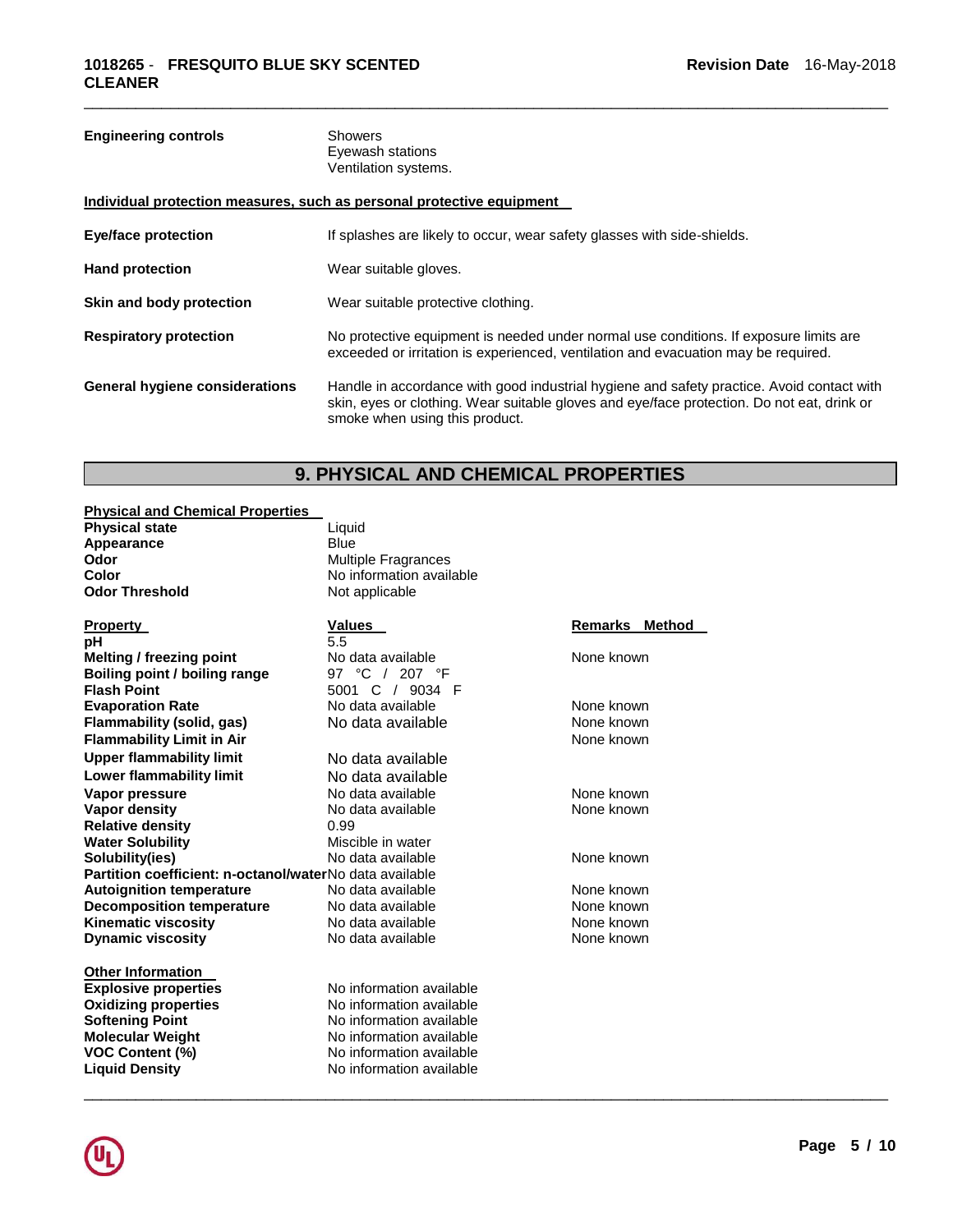| <b>Bulk Density</b>               | No information available |
|-----------------------------------|--------------------------|
| <b>Particle Size</b>              | No information available |
| <b>Particle Size Distribution</b> | No information available |

### **10. STABILITY AND REACTIVITY**

\_\_\_\_\_\_\_\_\_\_\_\_\_\_\_\_\_\_\_\_\_\_\_\_\_\_\_\_\_\_\_\_\_\_\_\_\_\_\_\_\_\_\_\_\_\_\_\_\_\_\_\_\_\_\_\_\_\_\_\_\_\_\_\_\_\_\_\_\_\_\_\_\_\_\_\_\_\_\_\_\_\_\_\_\_\_\_\_\_\_\_\_\_

| <b>Reactivity</b>                                                       | No information available.                 |
|-------------------------------------------------------------------------|-------------------------------------------|
| <b>Chemical stability</b>                                               | Stable under normal conditions.           |
| <b>Possibility of Hazardous Reactions</b> None under normal processing. |                                           |
| <b>Hazardous Polymerization</b>                                         | Hazardous polymerization does not occur.  |
| <b>Conditions to avoid</b>                                              | None known based on information supplied. |
| Incompatible materials                                                  | None known based on information supplied. |
|                                                                         |                                           |

**Hazardous Decomposition Products** Carbon oxides.

## **11. TOXICOLOGICAL INFORMATION**

#### **Information on likely routes of exposure**

#### **Product Information**

| <b>Inhalation</b>                                     | Specific test data for the substance or mixture is not available. May cause irritation of<br>respiratory tract.                                                                                                                            |
|-------------------------------------------------------|--------------------------------------------------------------------------------------------------------------------------------------------------------------------------------------------------------------------------------------------|
| Eye contact                                           | Specific test data for the substance or mixture is not available. Causes serious eye<br>irritation. (based on components). May cause redness, itching, and pain.                                                                           |
| <b>Skin contact</b>                                   | Specific test data for the substance or mixture is not available. May cause irritation.<br>Prolonged contact may cause redness and irritation.                                                                                             |
| Ingestion                                             | Specific test data for the substance or mixture is not available. Ingestion may cause<br>gastrointestinal irritation, nausea, vomiting and diarrhea. May be harmful if swallowed.                                                          |
| Information on toxicological effects                  |                                                                                                                                                                                                                                            |
| <b>Symptoms</b>                                       | May cause redness and tearing of the eyes.                                                                                                                                                                                                 |
| <b>Numerical measures of toxicity</b>                 |                                                                                                                                                                                                                                            |
| <b>Acute Toxicity</b>                                 |                                                                                                                                                                                                                                            |
| <b>ATEmix (oral)</b><br>ATEmix (inhalation-dust/mist) | The following values are calculated based on chapter 3.1 of the GHS document .<br>54,640.00 mg/kg<br>3,675.20 mg/L                                                                                                                         |
| <b>Unknown acute toxicity</b>                         | 3.0417 % of the mixture consists of ingredient(s) of unknown toxicity<br>0 % of the mixture consists of ingredient(s) of unknown acute oral toxicity<br>1.0663 % of the mixture consists of ingredient(s) of unknown acute dermal toxicity |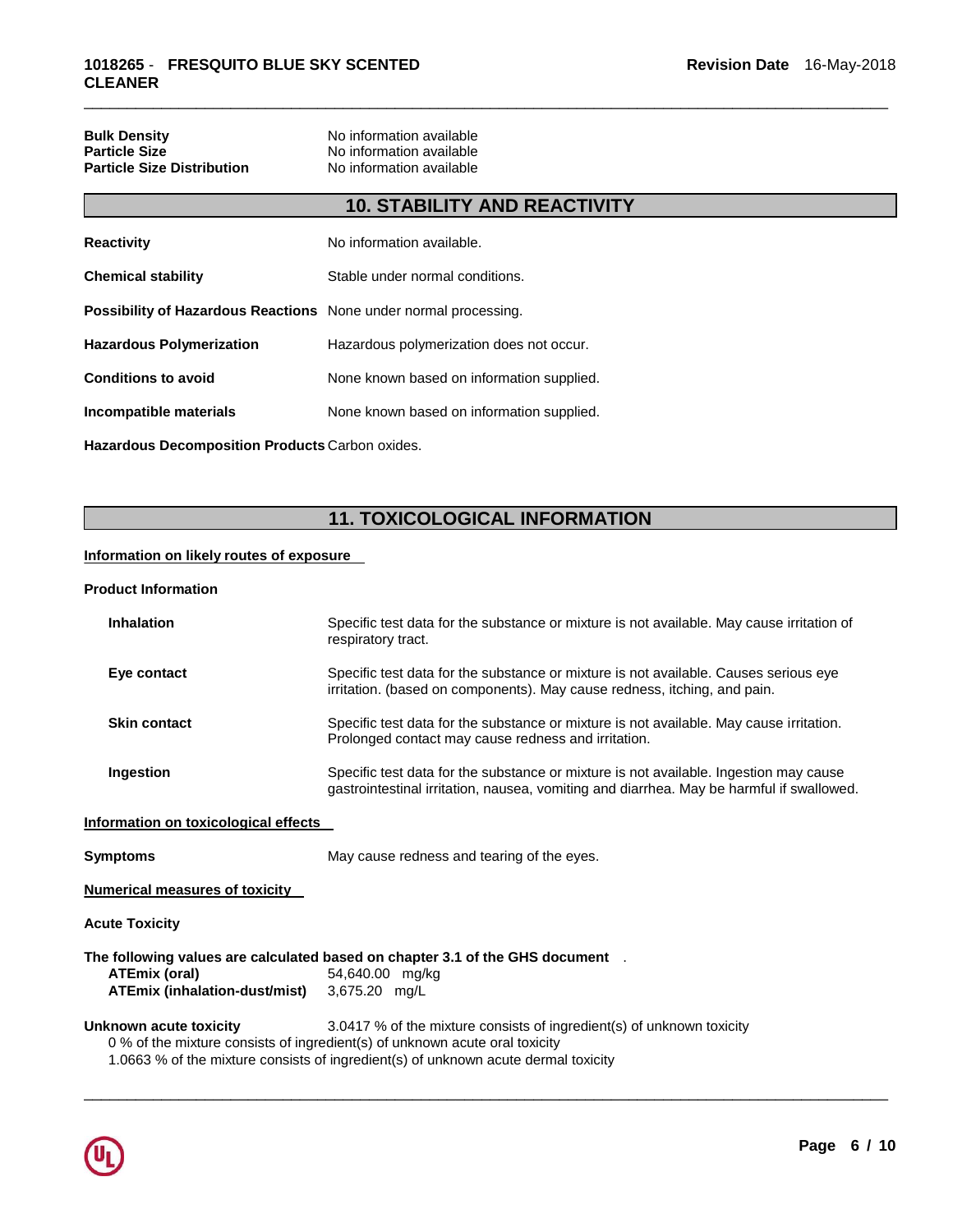3.0417 % of the mixture consists of ingredient(s) of unknown acute inhalation toxicity (gas)

3.0417 % of the mixture consists of ingredient(s) of unknown acute inhalation toxicity (vapor)

1.0663 % of the mixture consists of ingredient(s) of unknown acute inhalation toxicity (dust/mist)

#### **Component Information**

| Chemical name            | Oral LD50                                   | Dermal LD50                               | Inhalation LC50                          |
|--------------------------|---------------------------------------------|-------------------------------------------|------------------------------------------|
| Isopropyl alcohol        | = 1870 ma/ka<br>′ Rat                       | $'$ Rabbit $\overline{)}$<br>= 4059 ma/ka | Rat ) 4 h<br>$= 72600$ ma/m <sup>3</sup> |
| C9-11 Alcohol ethoxylate | $= 1378$ mg/kg (Rat) = 1400<br>Rat<br>mg/kg | Rabbit<br>> 2 g/kg                        | -                                        |

\_\_\_\_\_\_\_\_\_\_\_\_\_\_\_\_\_\_\_\_\_\_\_\_\_\_\_\_\_\_\_\_\_\_\_\_\_\_\_\_\_\_\_\_\_\_\_\_\_\_\_\_\_\_\_\_\_\_\_\_\_\_\_\_\_\_\_\_\_\_\_\_\_\_\_\_\_\_\_\_\_\_\_\_\_\_\_\_\_\_\_\_\_

#### **Delayed and immediate effects as well as chronic effects from short and long-term exposure**

| <b>Skin corrosion/irritation</b>  | May cause skin irritation.                                                             |
|-----------------------------------|----------------------------------------------------------------------------------------|
| Serious eye damage/eye irritation | Classification based on data available for ingredients. Causes serious eye irritation. |
| Respiratory or skin sensitization | No information available.                                                              |
| <b>Germ cell mutagenicity</b>     | No information available.                                                              |
| Carcinogenicity                   | No information available.                                                              |

The table below indicates whether each agency has listed any ingredient as a carcinogen.

| Chemical name     | $\sim$ | IADC<br><b>IANU</b> | <b>NTP</b> | ∩פ⊔<br>יז וטע |
|-------------------|--------|---------------------|------------|---------------|
| Isopropyl alcohol |        | Group 3             |            |               |
| 67-63-0           |        |                     |            |               |

**Legend** 

**IARC (International Agency for Research on Cancer)**

Group 3 - Not Classifiable as to Carcinogenicity in Humans

**OSHA (Occupational Safety and Health Administration of the US Department of Labor)**

X - Present

| <b>Reproductive toxicity</b>    | No information available. |
|---------------------------------|---------------------------|
| <b>STOT - single exposure</b>   | No information available. |
| <b>STOT - repeated exposure</b> | No information available. |
| <b>Aspiration hazard</b>        | No information available. |

### **12. ECOLOGICAL INFORMATION**

**Ecotoxicity** The environmental impact of this product has not been fully investigated.

| Chemical name     | Toxicity to Algae                                 | Toxicity to Fish           | Toxicity to    | Daphnia Magna (Water   |
|-------------------|---------------------------------------------------|----------------------------|----------------|------------------------|
|                   |                                                   |                            | Microorganisms | Flea)                  |
| Isopropyl alcohol | 96h EC50: $> 1000$ mg/L                           | 96h LC50: $> 1400000$      |                | 48h EC50: = 13299 mg/L |
|                   | (Desmodesmus                                      | ug/L (Lepomis              |                |                        |
|                   | subspicatus) 72h EC50: $>$ macrochirus) 96h LC50: |                            |                |                        |
|                   | 1000 mg/L                                         | $= 9640$ mg/L (Pimephales) |                |                        |
|                   | (Desmodesmus                                      | promelas) $96h$ LC50: $=$  |                |                        |
|                   | subspicatus)                                      | 11130 mg/L (Pimephales)    |                |                        |
|                   |                                                   | promelas)                  |                |                        |

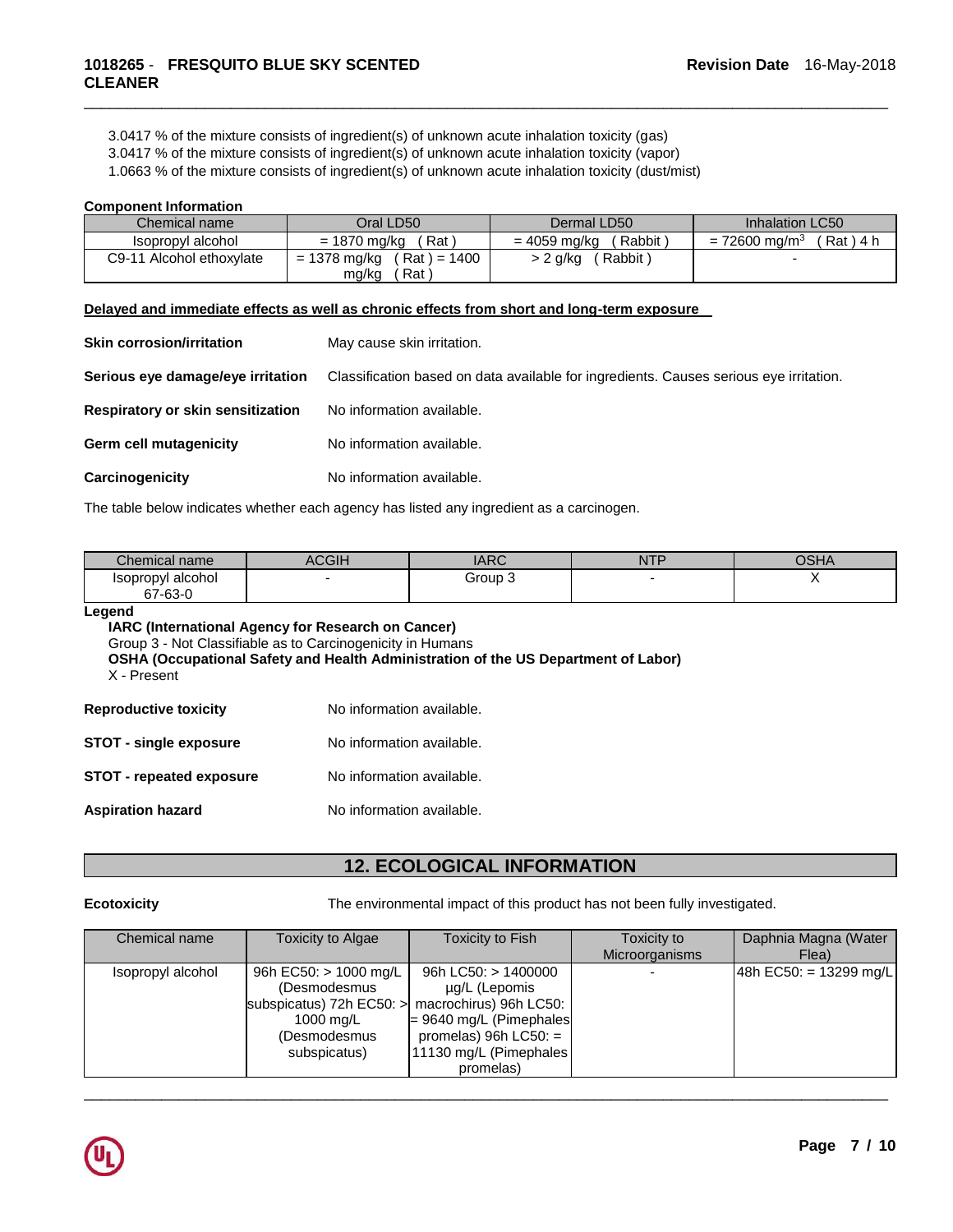**Persistence and Degradability** No information available.

.

#### **Bioaccumulation**

| Chemical name                          |                                                                                                                    | Log Pow |
|----------------------------------------|--------------------------------------------------------------------------------------------------------------------|---------|
| Isopropyl alcohol                      |                                                                                                                    | 0.05    |
| <b>Mobility</b>                        | No information available.                                                                                          |         |
| Other adverse effects                  | No information available.                                                                                          |         |
|                                        | <b>13. DISPOSAL CONSIDERATIONS</b>                                                                                 |         |
| Waste treatment methods                |                                                                                                                    |         |
| Waste from residues/unused<br>products | Dispose of in accordance with local regulations. Dispose of waste in accordance with<br>environmental legislation. |         |
| <b>Contaminated packaging</b>          | Do not reuse empty containers.                                                                                     |         |
|                                        |                                                                                                                    |         |

\_\_\_\_\_\_\_\_\_\_\_\_\_\_\_\_\_\_\_\_\_\_\_\_\_\_\_\_\_\_\_\_\_\_\_\_\_\_\_\_\_\_\_\_\_\_\_\_\_\_\_\_\_\_\_\_\_\_\_\_\_\_\_\_\_\_\_\_\_\_\_\_\_\_\_\_\_\_\_\_\_\_\_\_\_\_\_\_\_\_\_\_\_

#### **California Waste Codes** 561

This product contains one or more substances that are listed with the State of California as a hazardous waste.

| Chemical name     | California Hazardous Waste |
|-------------------|----------------------------|
| Isopropyl alcohol | Toxic                      |
| 67-63-0           | Ianitable                  |

### **14. TRANSPORT INFORMATION**

| <b>DOT</b><br><b>Proper Shipping Name</b><br><b>Hazard Class</b>  | <b>NOT REGULATED</b><br>NON-REGULATED<br>N/A |
|-------------------------------------------------------------------|----------------------------------------------|
| <b>TDG</b>                                                        | Not regulated                                |
| <b>MEX</b>                                                        | Not regulated                                |
| <b>ICAO</b>                                                       | Not regulated                                |
| <b>IATA</b><br><b>Proper Shipping Name</b><br><b>Hazard Class</b> | Not regulated<br>NON REGULATED<br>N/A        |
| <b>IMDG/IMO</b><br><b>Hazard Class</b>                            | Not regulated<br>N/A                         |
| RID                                                               | Not regulated                                |
| <b>ADR</b>                                                        | Not regulated                                |

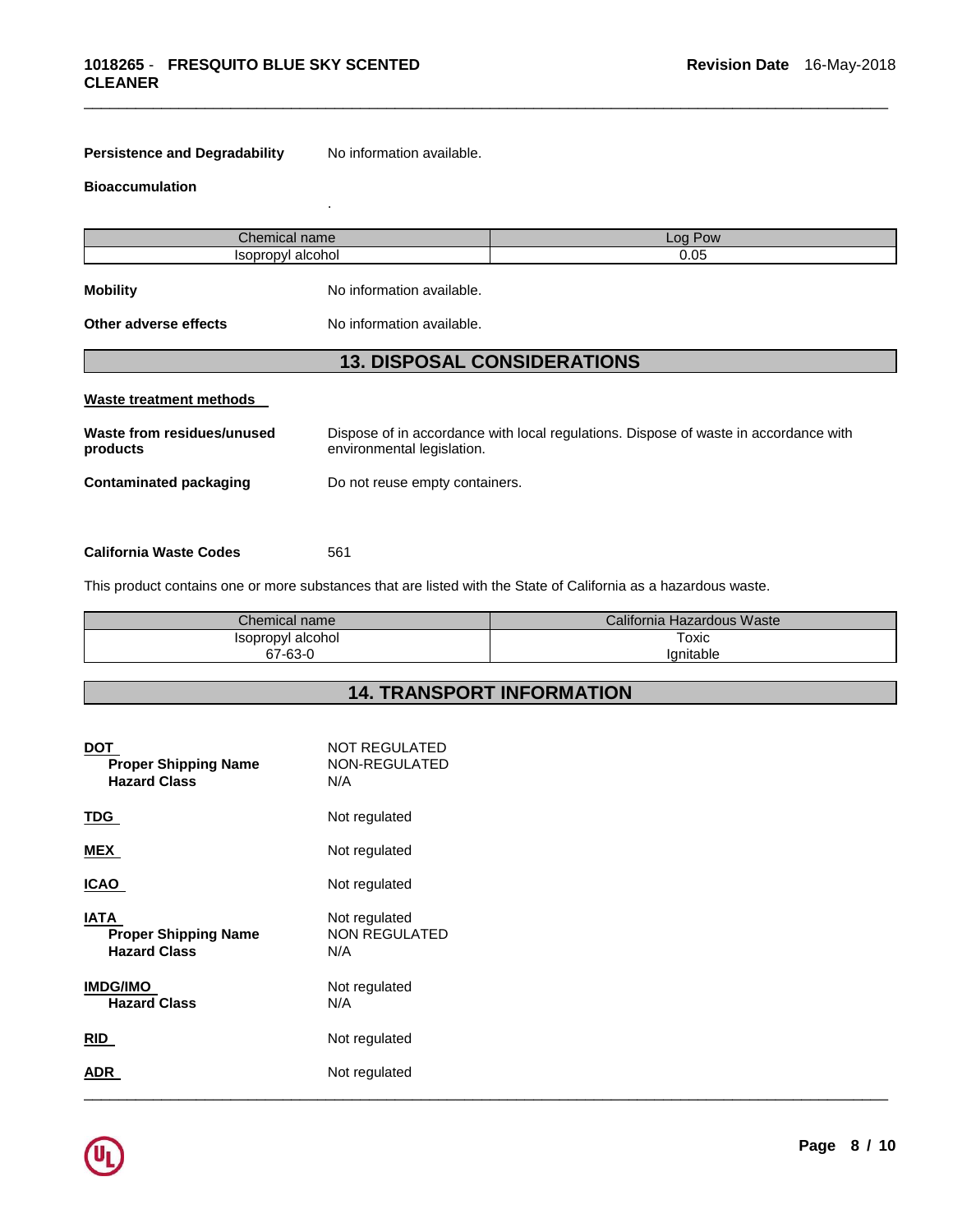ADN Not regulated

#### **15. REGULATORY INFORMATION**

\_\_\_\_\_\_\_\_\_\_\_\_\_\_\_\_\_\_\_\_\_\_\_\_\_\_\_\_\_\_\_\_\_\_\_\_\_\_\_\_\_\_\_\_\_\_\_\_\_\_\_\_\_\_\_\_\_\_\_\_\_\_\_\_\_\_\_\_\_\_\_\_\_\_\_\_\_\_\_\_\_\_\_\_\_\_\_\_\_\_\_\_\_

**Safety, health and environmental regulations/legislation specific for the substance or mixture** 

#### **International Regulations**

**Ozone-depleting substances (ODS)** Not applicable

**Persistent Organic Pollutants** Not applicable

**Export Notification requirements** Not applicable

**International Inventories** 

| <b>TSCA</b>          | Contact supplier for inventory compliance status. |
|----------------------|---------------------------------------------------|
| <b>DSL/NDSL</b>      | Contact supplier for inventory compliance status. |
| <b>EINECS/ELINCS</b> | Contact supplier for inventory compliance status. |
| <b>ENCS</b>          | Contact supplier for inventory compliance status. |
| <b>KECL</b>          | Contact supplier for inventory compliance status. |
| <b>PICCS</b>         | Contact supplier for inventory compliance status. |
| <b>AICS</b>          | Contact supplier for inventory compliance status. |

**Legend** 

**TSCA** - United States Toxic Substances Control Act Section 8(b) Inventory

**DSL/NDSL** - Canadian Domestic Substances List/Non-Domestic Substances List

**EINECS/ELINCS** - European Inventory of Existing Chemical Substances/European List of Notified Chemical Substances

**ENCS** - Japan Existing and New Chemical Substances

**KECL** - Korean Existing and Evaluated Chemical Substances

**PICCS** - Philippines Inventory of Chemicals and Chemical Substances

**AICS** - Australian Inventory of Chemical Substances

#### **US Federal Regulations**

#### **SARA 313**

Section 313 of Title III of the Superfund Amendments and Reauthorization Act of 1986 (SARA). This product contains a chemical or chemicals which are subject to the reporting requirements of the Act and Title 40 of the Code of Federal Regulations, Part 372

| <b>Chemical name</b>        | <b>CAS No.</b> | Weight-% | <b>SARA 313 - Threshold</b><br>Values % |
|-----------------------------|----------------|----------|-----------------------------------------|
| Isopropyl alcohol - 67-63-0 | 67-63-0        | '.9754   | ∣.∪                                     |

#### **SARA 311/312 Hazard Categories**

Should this product meet EPCRA 311/312 Tier reporting criteria at 40 CFR 370, refer to Section 2 of this SDS for appropriate classifications. Under the amended regulations at 40 CFR 370, EPCRA 311/312 Tier II reporting for the 2017 calendar year will need to be consistent with updated hazard classifications.

#### **CWA (Clean Water Act)**

This product does not contain any substances regulated as pollutants pursuant to the Clean Water Act (40 CFR 122.21 and 40 CFR 122.42)

#### **CERCLA**

This material, as supplied, does not contain any substances regulated as hazardous substances under the Comprehensive Environmental Response Compensation and Liability Act (CERCLA) (40 CFR 302) or the Superfund Amendments and